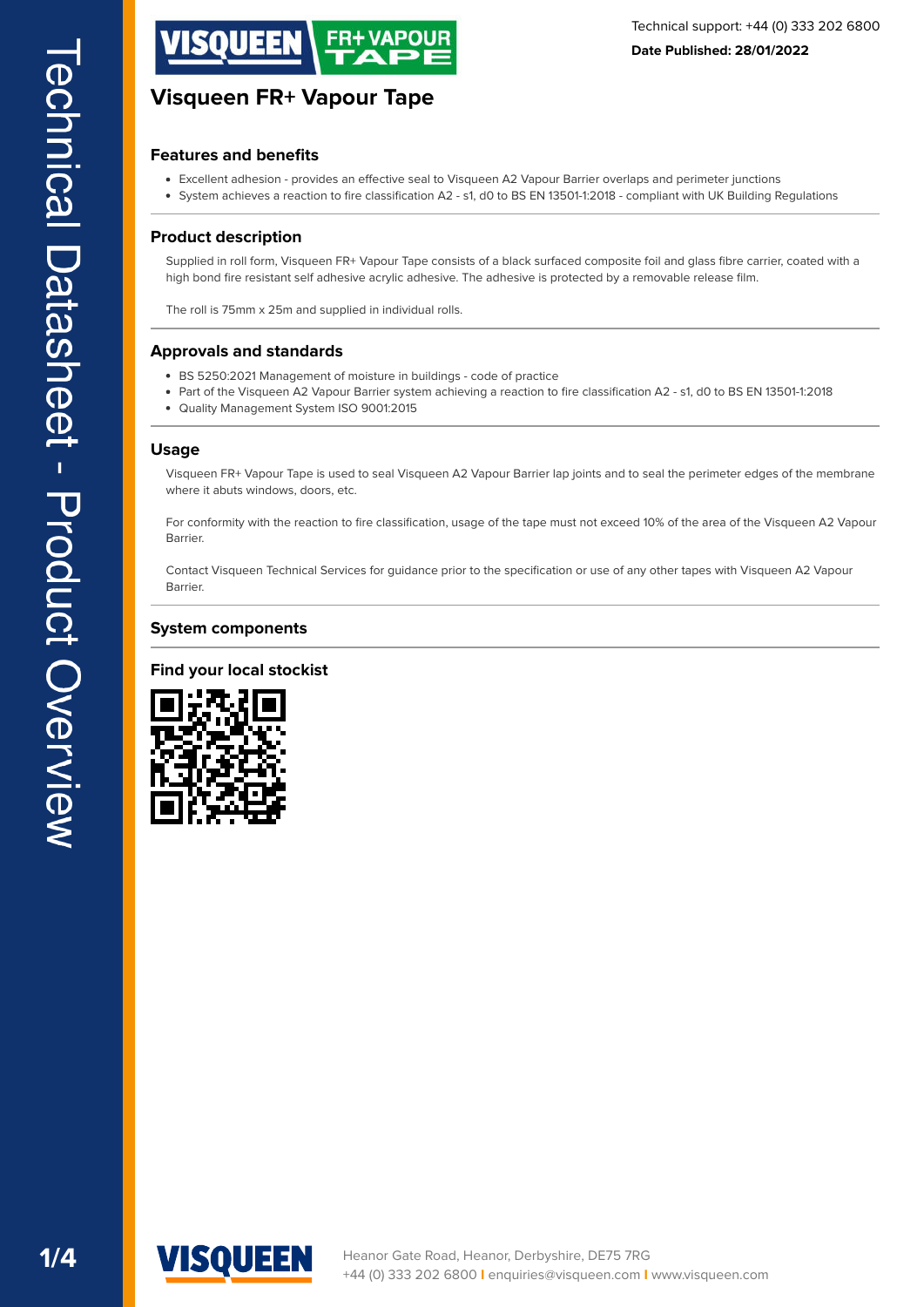

#### **Storage and handling**

Store in warm, dry and clean environment in its original packaging. In cold weather, store in a warm location prior to use.

Care should be taken when handling the product in line with current manual handling regulations.

#### **Preparation**

Visqueen A2 Vapour Barrier joint surfaces should be clean, dry and free from contamination such as dust. Avoid areas of unsupported jointing.

The tape can be cut with a sharp retractable safety knife.

#### **Installation**

Visqueen A2 Vapour Barrier should be overlapped by minimum 75mm and sealed with Visqueen FR+ Vapour Tape.

When using the tape, apply equidistant over the barrier lap area. Apply pressure to the jointed area to ensure adhesion. Once the tape is applied, the completed lap should be well rolled with frm pressure to ensure a complete sealed joint has formed and continuity with the adjacent sheet has been achieved.

To aid formation, laps should be made over a solid substrate.

For conformity with the reaction to fre classifcation, usage of the tape must not exceed 10% of the area of the Visqueen A2 Vapour Barrier.

#### **Usable temperature range**

It is recommended that Visqueen FR+ Vapour Tape should be installed above 5°C.

#### **Additional information**

Contact Visqueen Technical Services for guidance prior to the specifcation or use of any other tapes with Visqueen A2 Vapour Barrier.

Care should be taken to prevent the AVCL from becoming punctured, stretched or displaced when installing plasterboard or other construction board over the installed AVCL.

For additional detailing information, contact Visqueen Technical Services +44 (0) 333 202 6800.

The information in this datasheet was correct at the time of publication. It is the user's responsibility to obtain the latest version of the datasheet as it is updated on a regular basis. The information contained in the latest datasheet supersedes all previously published editions.

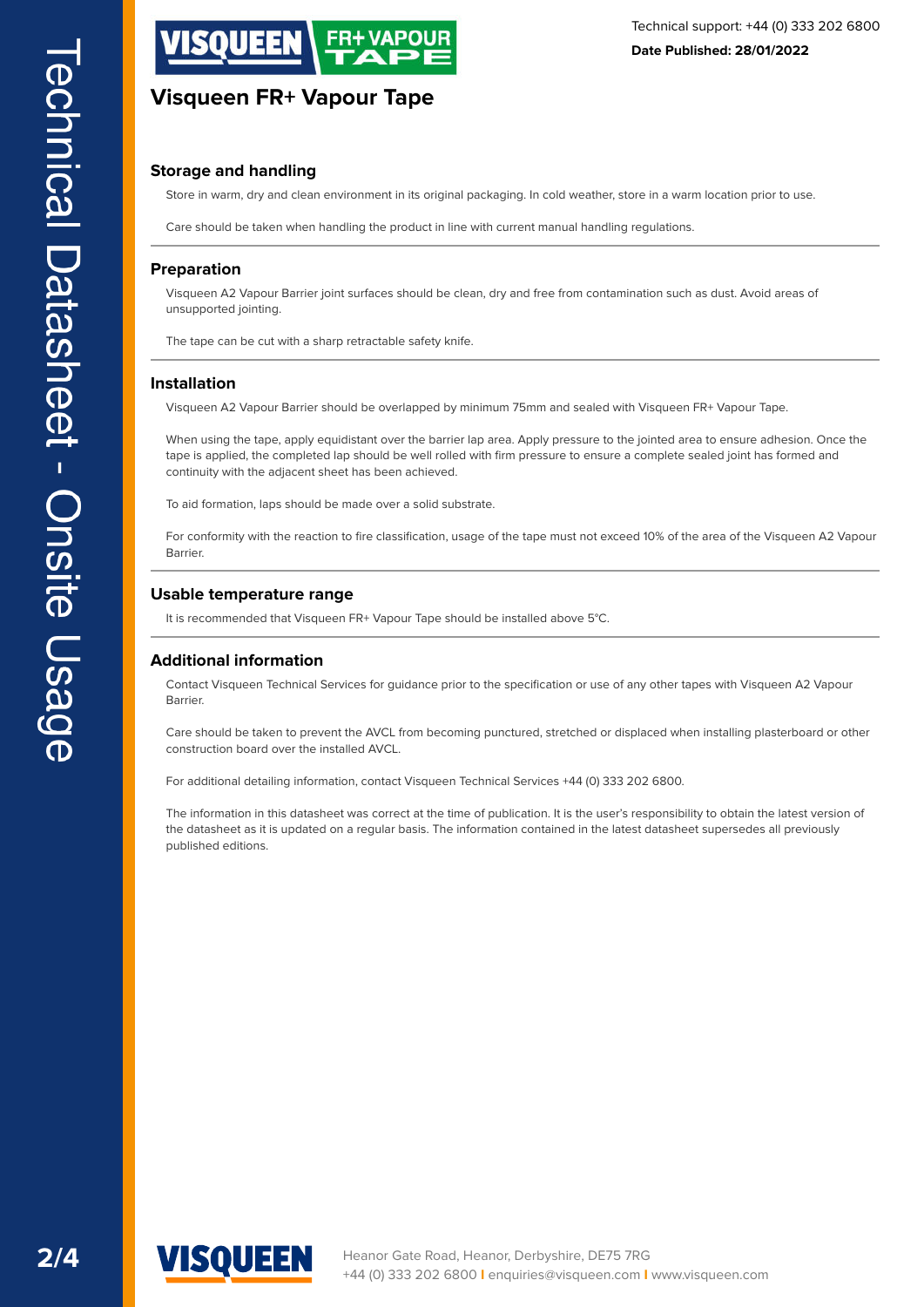

| Property                                    | <b>Result</b>          |
|---------------------------------------------|------------------------|
| <b>Dimensions</b>                           | 75mm x 25m             |
| Peel resistance after 24 hours to EN12316-2 | 7N/25mm                |
| Adhesive type                               | Fire resistant acrylic |

## **Health and safety information**

Refer to the Visqueen FR+ Vapour Tape material safety datasheet (MSDS).